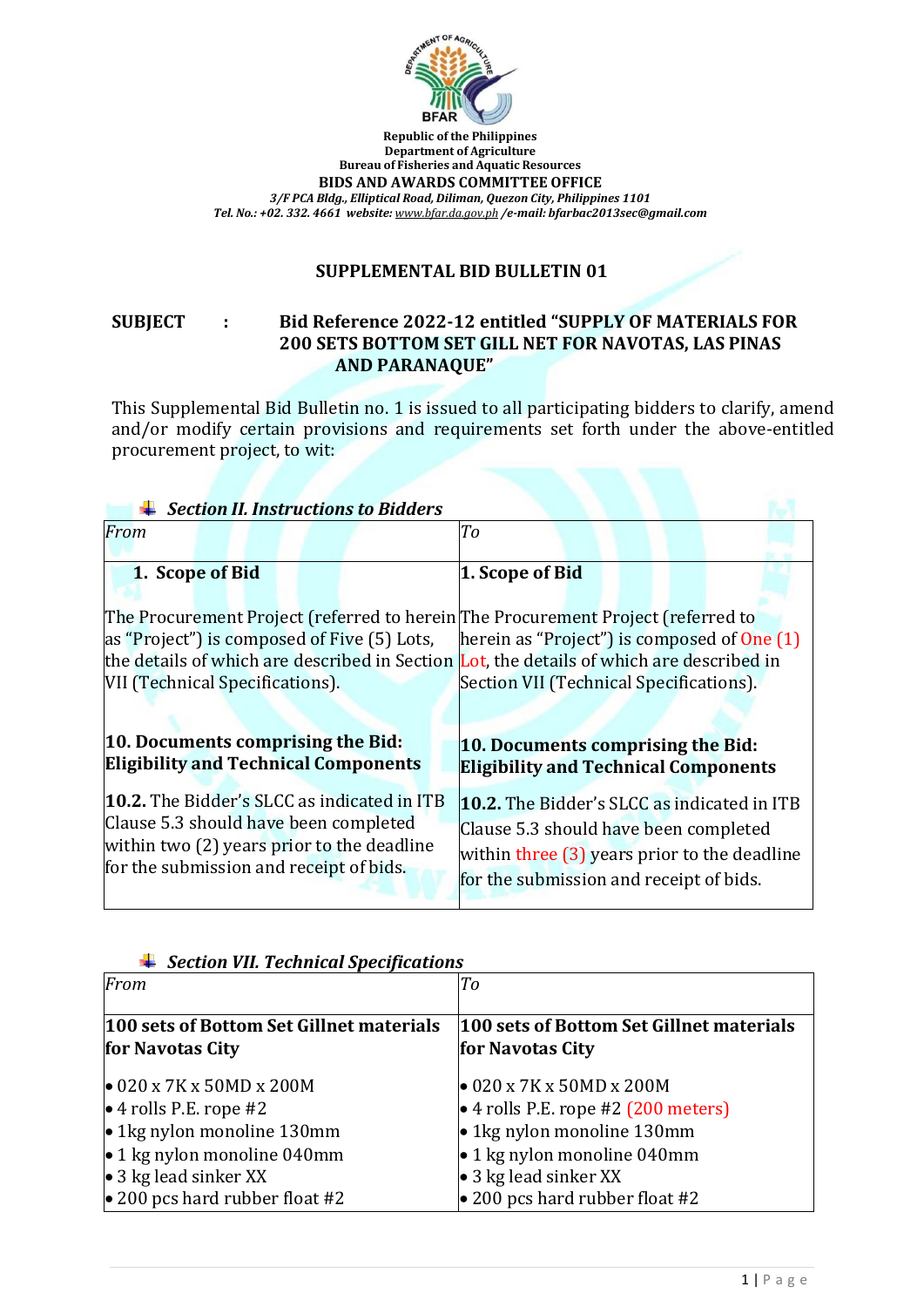| 65 sets of Bottom Set Gillnet materials | 65 sets of Bottom Set Gillnet materials     |
|-----------------------------------------|---------------------------------------------|
| for Paranaque City                      | for Paranaque City                          |
| $\bullet$ 020 x 5K x 50MD x 200M        | $\bullet$ 020 x 5K x 50MD x 200M            |
| $\bullet$ 4 rolls P.E. rope #4          | $\bullet$ 4 rolls P.E. rope #4 (200 meters) |
| • 1 kg nylon monoline 130 mm            | • 1kg nylon monoline 130mm                  |
| $\bullet$ 1 kg nylon monoline 040mm     | • 1 kg nylon monoline 040mm                 |
| • 3 kg lead sinker $XX$                 | • 3 kg lead sinker XX                       |
| $\bullet$ 200 pcs hard rubber float #2  | • 200 pcs hard rubber float #2              |
| 35 sets of Bottom Set Gillnet materials | 35 sets of Bottom Set Gillnet materials     |
| for Paranaque City                      | for Las Pinas City                          |
| $\bullet$ 020 x 8 1/2 x 50MD x 200M     | $\bullet$ 020 x 8 1/2 x 50MD x 200M         |
| $\bullet$ 4 rolls P.E. rope #4          | $\bullet$ 4 rolls P.E. rope #4 (200 meters) |
| • 1kg nylon monoline 130mm              | • 1kg nylon monoline 130mm                  |
| $\bullet$ 1 kg nylon monoline 040mm     | • 1 kg nylon monoline 040mm                 |
| • 3 kg lead sinker XX                   | • 3 kg lead sinker XX                       |
| $\bullet$ 200 pcs hard rubber float #2  | • 200 pcs hard rubber float #2              |

## **Important Reminders**

- *The bidders are encouraged to consult this checklist before submitting their Bid Envelopes on the deadline for the submission and the receipt of Bids. However, this is by no means exclusive Bidders must still familiarize themselves with other bid requirements not otherwise included herein such as, but not limited to those in the TOR, Bid Bulletin, Pertinent GPPB guidelines, rules, etc.*
- *All Bidders must submit their bid envelopes in accordance with the Packing and sealing requirements as indicated in the ITB Clause No. 20. Also, please refer to the Instructional Diagram for ITB Clause Nos. 20.1 and 20.2: "Sealing and Marking of Bids" at the end of this Bidding Document.*
- *All documents shall be current and updated and any missing document in the above-mentioned Checklist is a ground for outright rejection of the bid.*
- *All Pages of the documents shall be signed/initialed by the bidder or by his/her authorized representative.*

*To facilitate the evaluation of the bids, bidders are advised to follow the arrangement in the above-mentioned checklist when placed in an envelope, with documents tabbed and labeled.*

*\*\*\*\*nothing follows\*\*\*\**